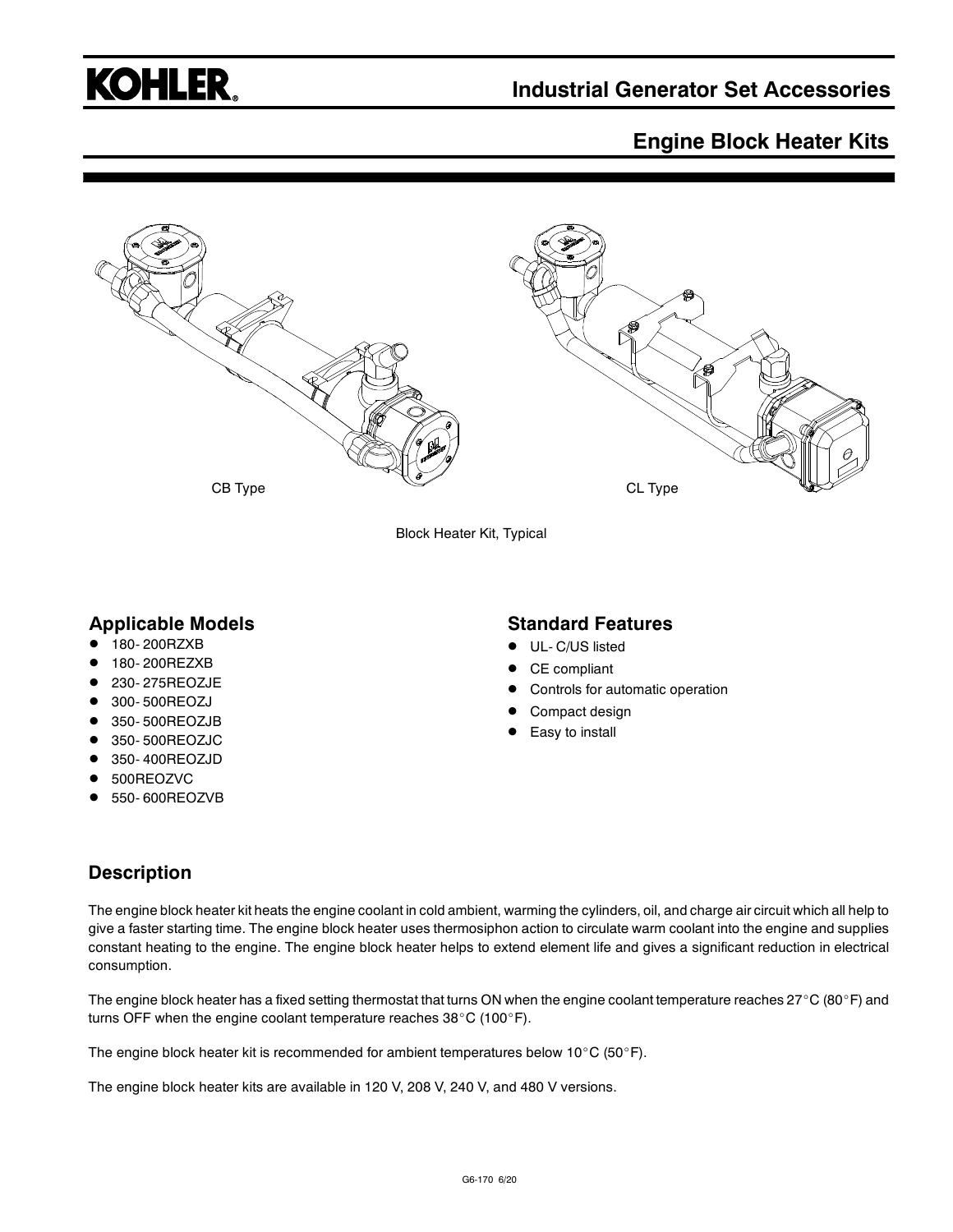# **Block Heater Specifications**

| <b>Heating Fluid</b>                | Water, Coolant Mix (50% Glycol/50% Water) |  |  |  |
|-------------------------------------|-------------------------------------------|--|--|--|
| <b>Thermostat Temperature Range</b> | $27^{\circ}$ -38°C (80°-100°F)            |  |  |  |
| Temperature High Limit              | 96°C (205°F)                              |  |  |  |
| Max. Pressure                       | 125 psi (860 kPa)                         |  |  |  |
| Inlet/Outlet Plumbing               | 1 in. NPT                                 |  |  |  |
| System Ingress                      | NEMA 4                                    |  |  |  |

# **Specifications**

| <b>Block Heater Kit Number</b> | Component | <b>Watts</b> | Voltage    | <b>Phase</b> |
|--------------------------------|-----------|--------------|------------|--------------|
| GM75809-KA1                    | GM76113   | 2500         | $90 - 120$ | $\mathbf{1}$ |
| GM75809-KA2                    | GM76114   | 2500         | 190-208    | $\mathbf{1}$ |
| GM75809-KA3                    | GM76115   | 2500         | 210-240    | $\mathbf{1}$ |
| GM75809-KA4                    | GM76116   | 2500         | 380-480    | $\mathbf{1}$ |
| GM76120-KA1                    | GM76113   | 2500         | $90 - 120$ | $\mathbf{1}$ |
| GM76120-KA2                    | GM76114   | 2500         | 190-208    | $\mathbf{1}$ |
| GM76120-KA3                    | GM76115   | 2500         | 210-240    | $\mathbf{1}$ |
| GM76120-KA4                    | GM76116   | 2500         | 380-480    | $\mathbf{1}$ |
| GM79186-KA1                    | GM79182   | 4000         | 190-208    | $\mathbf{1}$ |
| GM79186-KA2                    | GM79183   | 4000         | 210-240    | 1            |
| GM79186-KA3                    | GM79184   | 4000         | 380-480    | $\mathbf{1}$ |
| GM79186-KP1                    | GM79182   | 4000         | 190-208    | $\mathbf{1}$ |
| GM79186-KP2                    | GM79183   | 4000         | 210-240    | $\mathbf{1}$ |
| GM79186-KP3                    | GM79184   | 4000         | 380-480    | $\mathbf{1}$ |
| GM79187-KA1                    | GM79182   | 4000         | 190-208    | $\mathbf{1}$ |
| GM79187-KA2                    | GM79183   | 4000         | 210-240    | $\mathbf{1}$ |
| GM79187-KA3                    | GM79184   | 4000         | 380-480    | $\mathbf{1}$ |
| GM79187-KP1                    | GM79182   | 4000         | 190-208    | $\mathbf{1}$ |
| GM79187-KP2                    | GM79183   | 4000         | 210-240    | $\mathbf{1}$ |
| GM79187-KP3                    | GM79184   | 4000         | 380-480    | $\mathbf{1}$ |
| GM84820-KA1                    | GM76113   | 2500         | $90 - 120$ | $\mathbf{1}$ |
| GM84820-KA2                    | GM76114   | 2500         | 190-208    | $\mathbf{1}$ |
| GM84820-KA3                    | GM76115   | 2500         | 210-240    | $\mathbf{1}$ |
| GM84820-KA4                    | GM76116   | 2500         | 380-480    | 1            |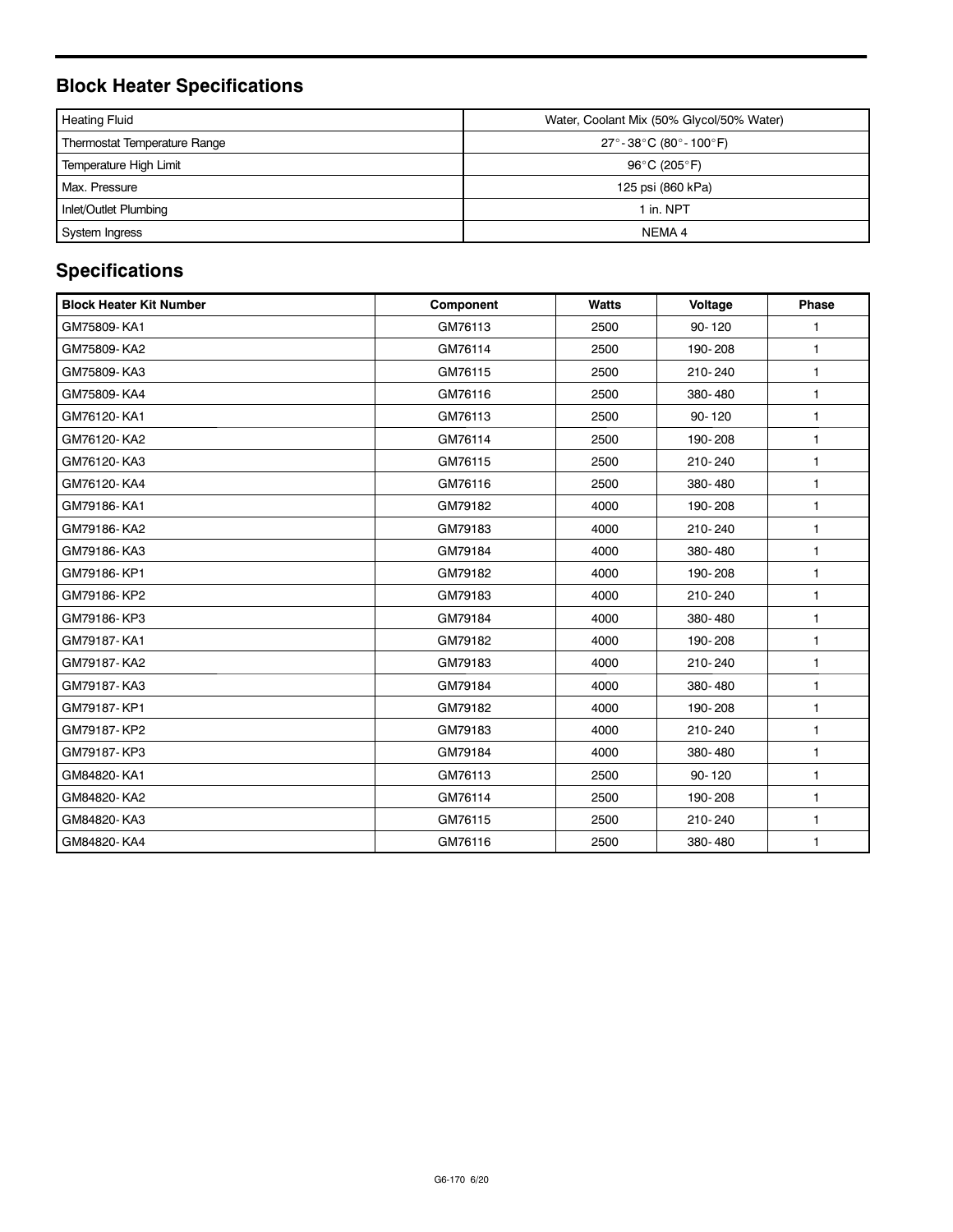## **Wiring Diagram**